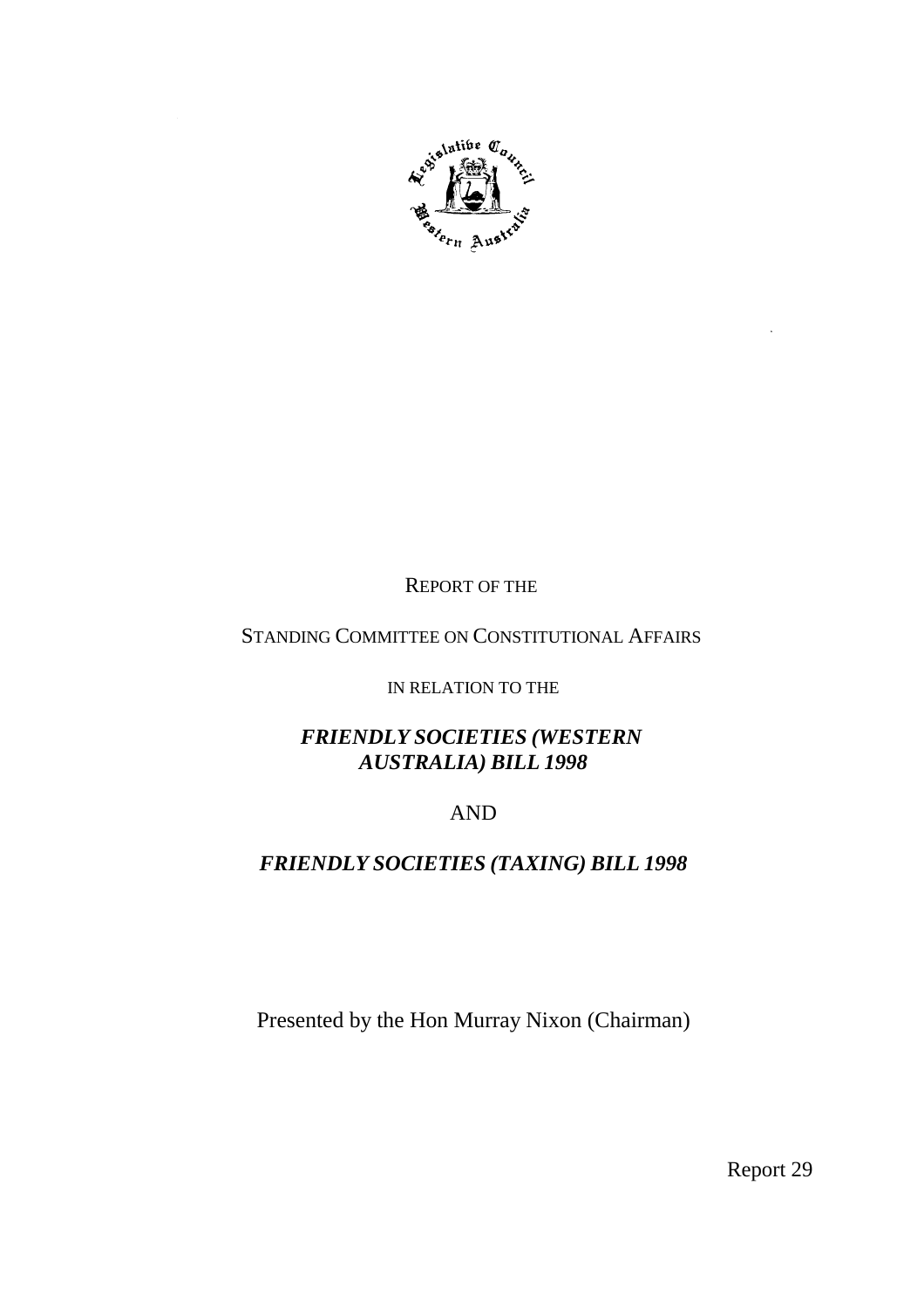#### **Date first appointed:**

#### 21 December 1989

#### **Terms of Reference:**

- 1. The functions of the committee are to inquire into and report on:
	- (a) the constitutional law, customs and usages of Western Australia;
	- (b) the constitutional or legal relationships between Western Australia and the Commonwealth, the States and Territories,

and any related matter or issue;

- (c) a bill to which SO 230 (c) applies but subject to SO 230 (d);
- (d) any petition.
- 2. A petition stands referred after presentation. The committee may refer a petition to another standing committee where the subject matter of the petition is within the terms of reference of that standing committee. A standing committee to which a petition is referred shall report to the House as it thinks fit.

#### **Members as at the date of this report:**

Hon Murray Nixon MLC (Chairman) Hon Ray Halligan MLC Hon Tom Helm MLC

#### **Staff as at the date of this report:**

Penny Griffiths, Advisory/Research Officer Kelly Campbell, Committee Clerk

#### **Address:**

Parliament House, Perth WA 6000, Telephone (08) 9222 7222

#### **ISBN 0 7309 8914 3**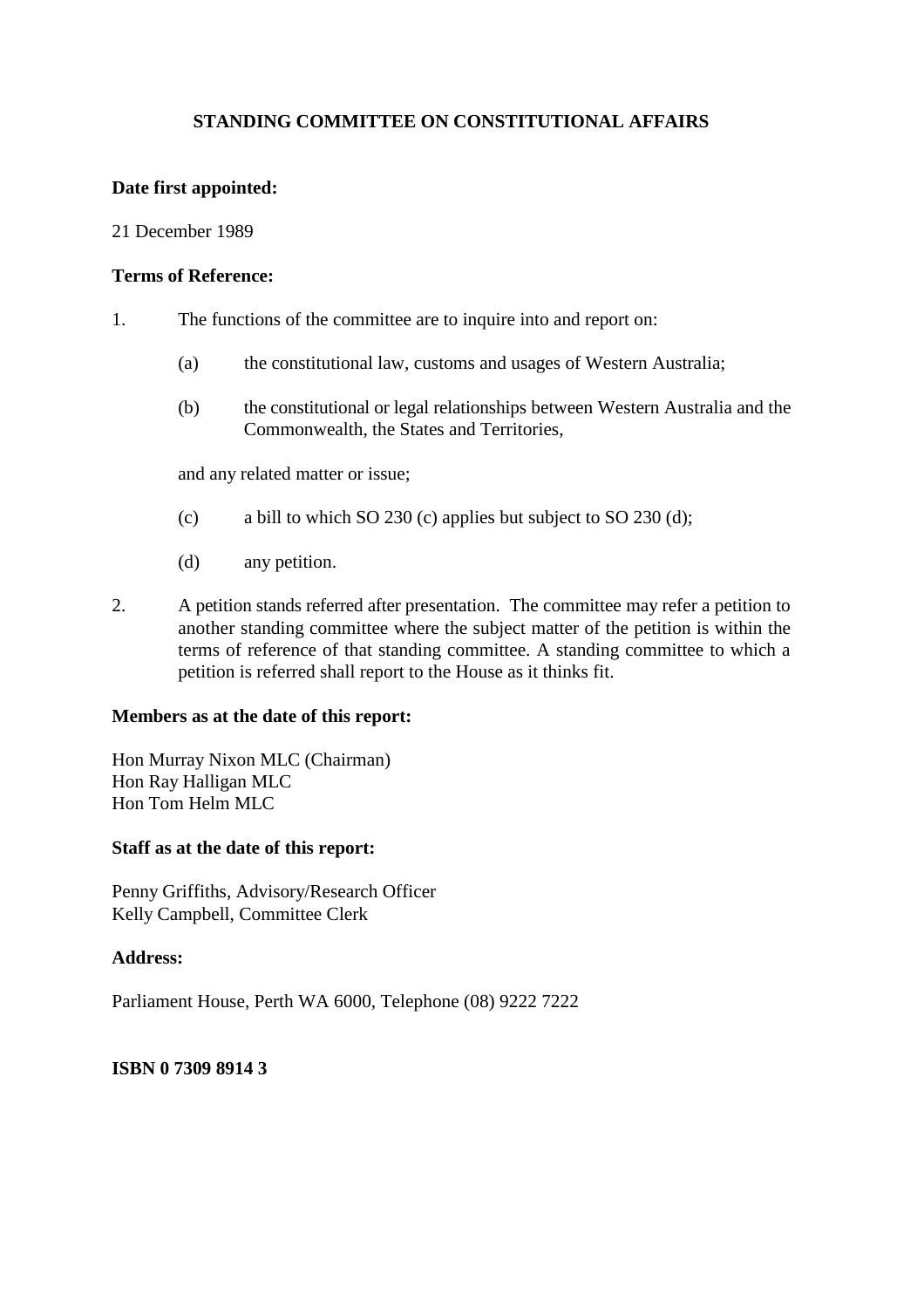## *FRIENDLY SOCIETIES (WESTERN AUSTRALIA) BILL 1998*

## **AND**

## *FRIENDLY SOCIETIES (TAXING) BILL 1998*

This Report contains both a Majority Report and a Minority Report.

The Majority consisted of -

Hon Murray Nixon MLC Hon Ray Halligan MLC

The Minority consisted of -

Hon Tom Helm MLC

The Majority Report is presented before the Minority Report.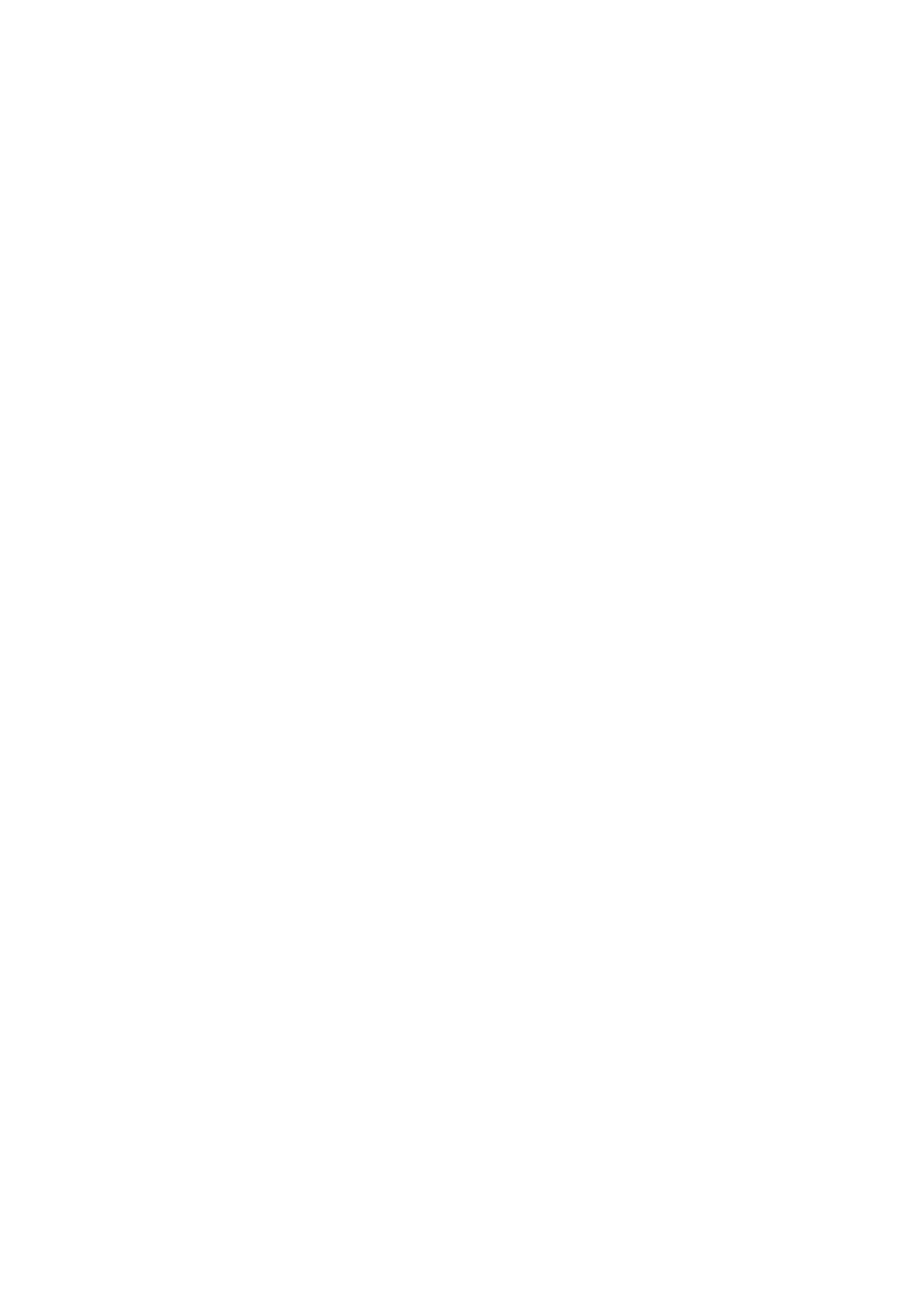## *FRIENDLY SOCIETIES (WESTERN AUSTRALIA) BILL 1998*

## **AND**

*FRIENDLY SOCIETIES (TAXING) BILL 1998*

**MAJORITY REPORT**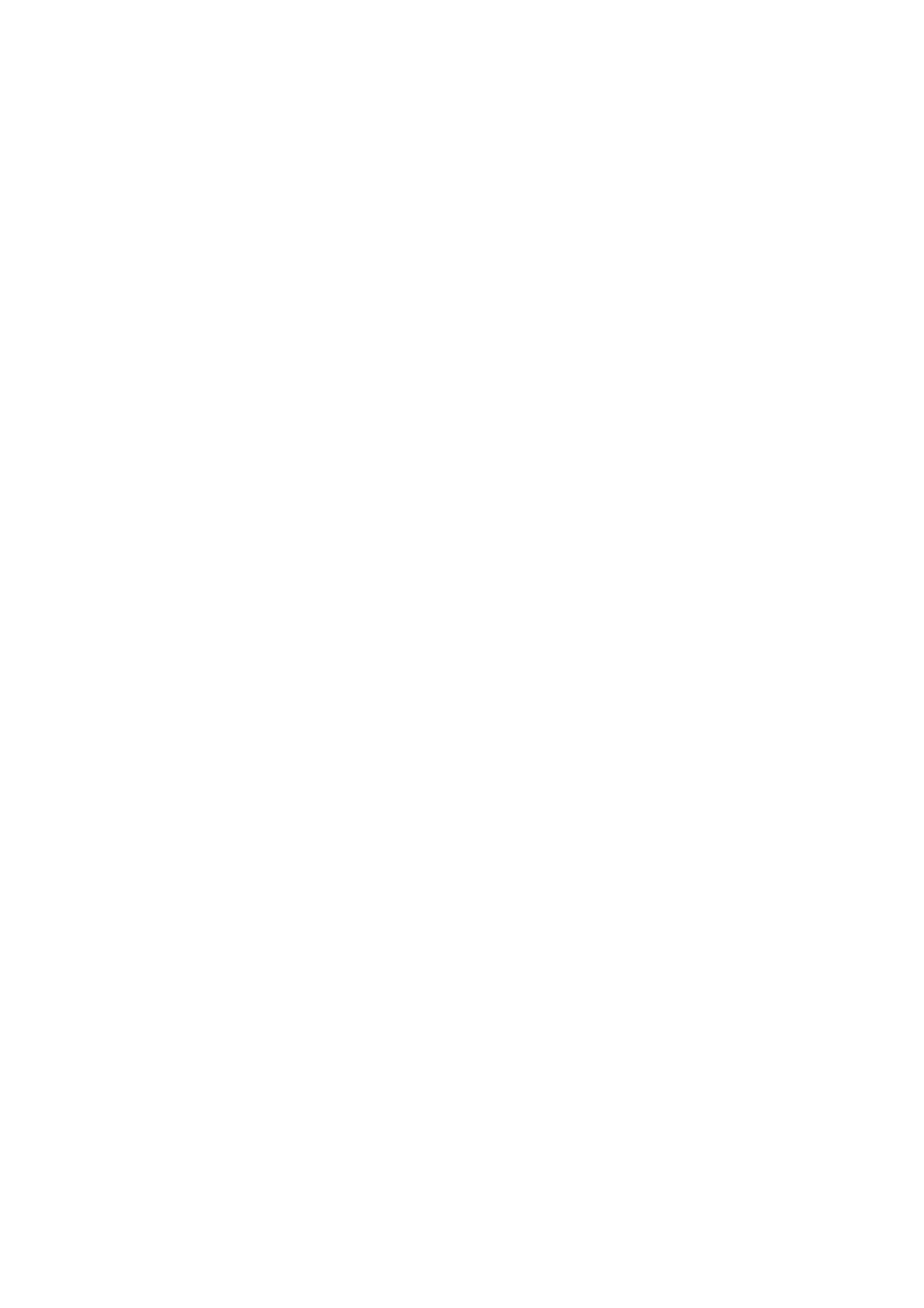# **MAJORITY REPORT: TABLE OF CONTENTS**

| 1.               |                                                                             |  |
|------------------|-----------------------------------------------------------------------------|--|
| 2.               |                                                                             |  |
| 3.               |                                                                             |  |
| $\overline{4}$ . |                                                                             |  |
| 5.               |                                                                             |  |
| 6.               |                                                                             |  |
| 7.               |                                                                             |  |
| 8.               | Selected Clauses of the Friendly Societies (Western Australia) Bill 1998  6 |  |
| 9.               |                                                                             |  |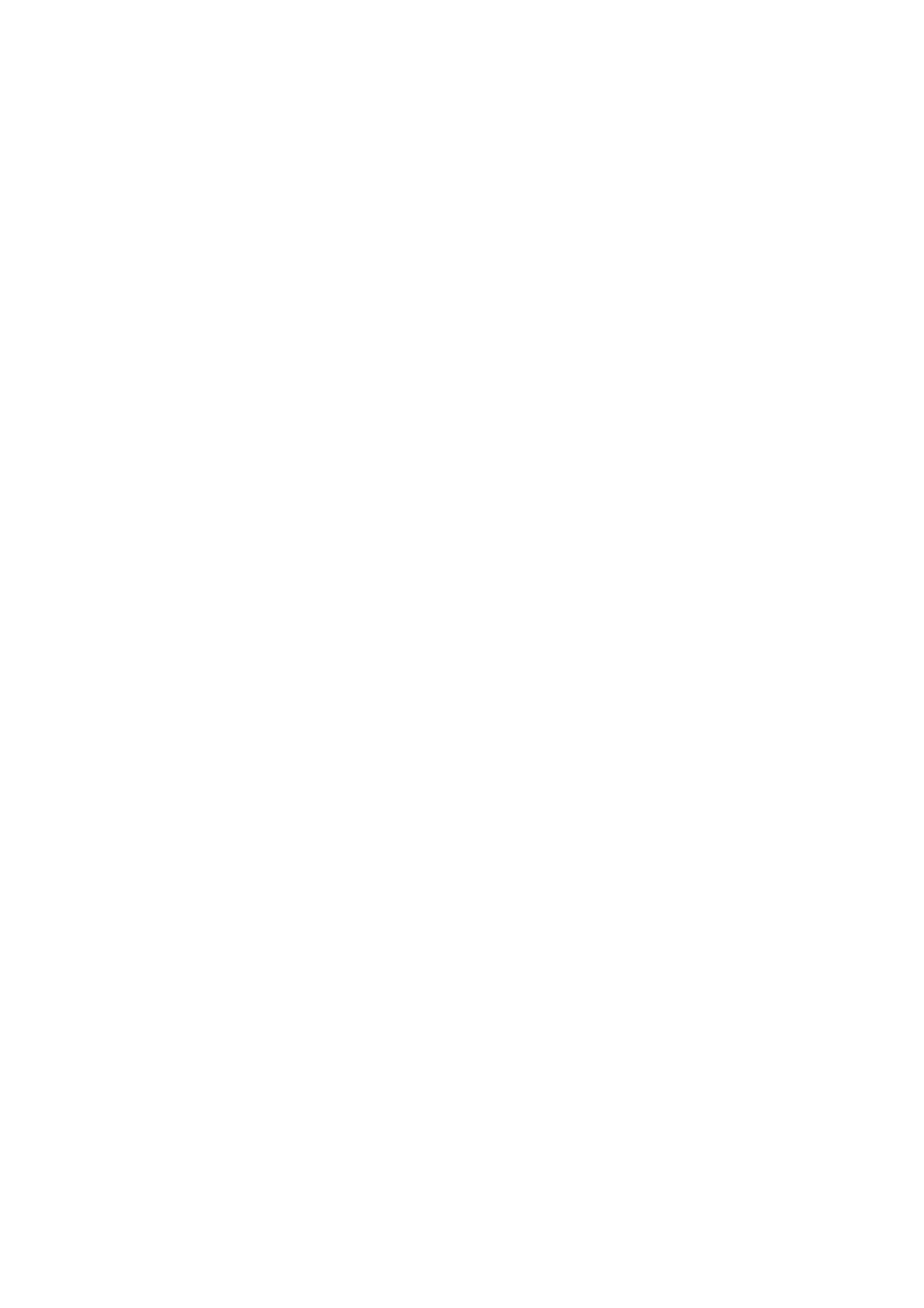## **Majority Report of the Legislative Council Constitutional Affairs Committee**

## **in relation to**

## *FRIENDLY SOCIETIES (WESTERN AUSTRALIA) BILL 1998*

## *AND*

## *FRIENDLY SOCIETIES (TAXING) BILL 1998*

#### **1. Executive Summary**

- 1.1 The *Friendly Societies (Western Australia) Bill 1998* (the "Bill") and *Friendly Societies (Taxing) Bill 1998* (the "Taxing Bill") were referred to the Constitutional Affairs Committee ("the Committee") by the Legislative Council under Standing Order 230(d).
- 1.2 The purpose of the Bill is to implement model friendly societies legislation. The Bill is part of the legislative process required to include national uniform regulation of friendly societies within the framework of the existing financial institutions scheme which currently regulates permanent building societies and credit unions.
- 1.3 The Bill implements the Friendly Societies (Western Australia) Code (the "Code") as a law of Western Australia. The Code is contained in Appendix 1 and contains 345 clauses in 15 Parts.
- 1.4 The purpose of the Taxing Bill is to ensure that, to the extent that any fee referred to in section 13 of the Bill may be considered to be a tax, it can properly be imposed. The Taxing Bill has no other purpose and operates entirely as a supplement to the Bill.

#### **2. Recommendations**

- 2.1 In the report, the Committee has provided comment and recommendations on certain selected clauses of the Bill. It should be noted that the remainder of the clauses not mentioned are recommended to be passed by the Committee.
- 2.2 The Committee recommends that all clauses of the Taxing Bill should be passed.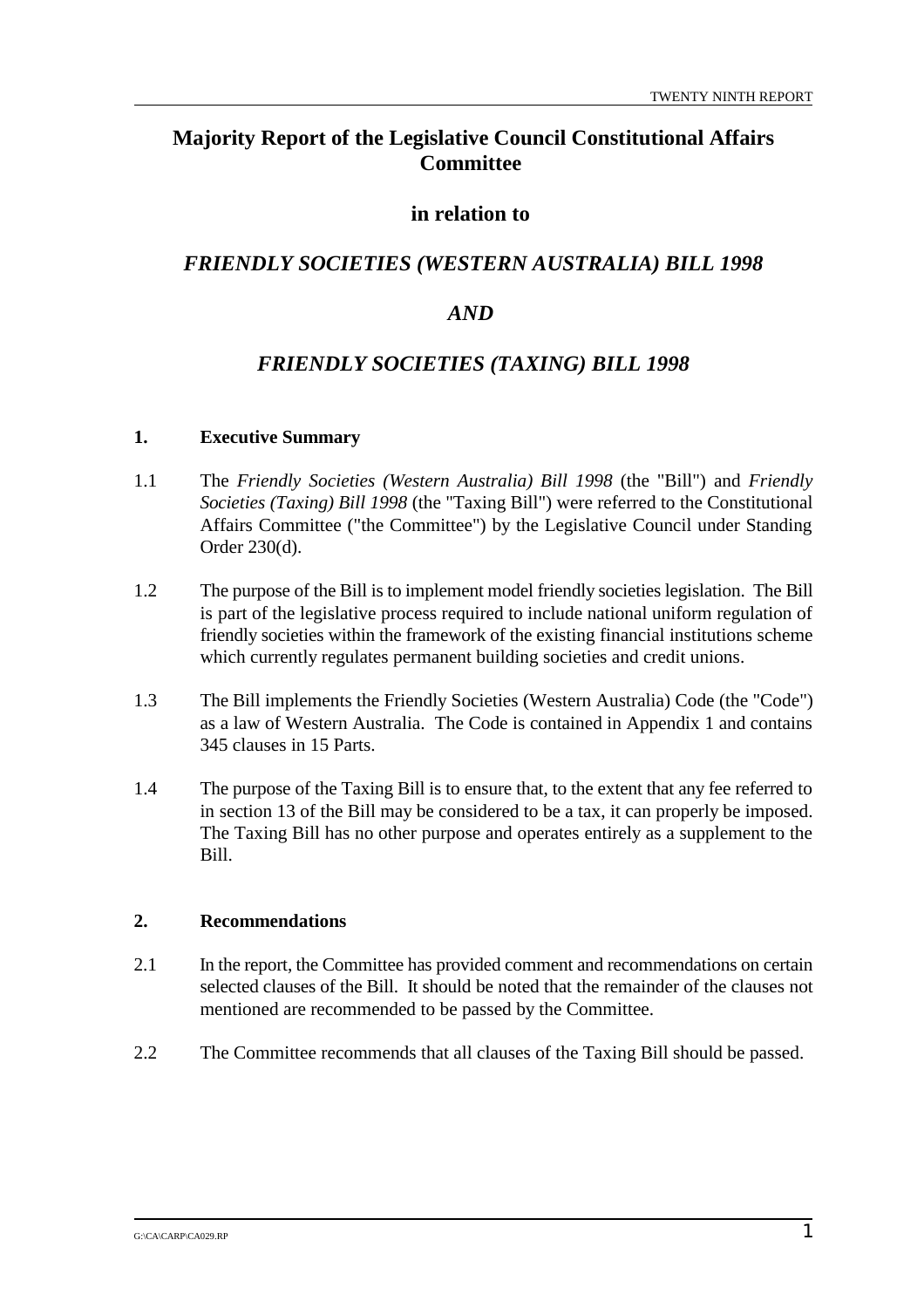## **Report of the Legislative Council Constitutional Affairs Committee**

#### **in relation to the**

## **Friendly Societies (Western Australia) Bill 1998 and Friendly Societies (Taxing) Bill 1998**

#### **3. Reference and Procedure**

3.1 The *Friendly Societies (Western Australia) Bill 1998* (the "Bill") and *Friendly Societies (Taxing) Bill 1998* (the "Taxing Bill") were referred to the Constitutional Affairs Committee ("the Committee") by the Legislative Council under Standing Order 230(d).

#### **4. Background of Friendly Societies**

- 4.1 The first legislation relating to friendly societies was enacted in the United Kingdom in 1793. That Act defined them to be "societies for raising, by voluntary subscriptions of the members, separate funds for their mutual relief and maintenance in sickness, old age and infirmity." Later legislation in the United Kingdom and Australia extended the functions of societies to many other areas including the relief of persons in widowhood, for medical attendances and pharmaceutical benefits.<sup>1</sup>
- 4.2 There are two "specially" authorised societies and nine "traditional" societies registered in Western Australia. The specifically authorised societies are HBF Friendly Society controlled by Hospital Benefits Fund and Home Owners Friendly Society controlled by Home Building Society. The "traditional" societies offer funeral, death, medical, sickness, endowment benefit and the like to members. The societies are funded by voluntary subscriptions or levies on members. Currently, the specially authorised and traditional societies are registered under the *Friendly Societies Act 1894 (Western Australia).*<sup>2</sup>
- 4.3 In 1994, the Attorney General's of each of the States resolved to create a uniform scheme for friendly societies. It was also resolved that the proposed new scheme be integrated into the existing Financial Institutions scheme covering permanent building societies and credit unions. The scheme is based on legislation enacted by the Queensland Parliament as the "host" State entitled the *Financial Institutions (Queensland) Act 1992.* All other States enacted legislation that applied the

Submission received from the Registrar of Co-operative and Financial Institutions, Mr Peter Richards, 29 October 1998 <sup>1</sup>

 $\frac{2}{\mathrm{ibid}}$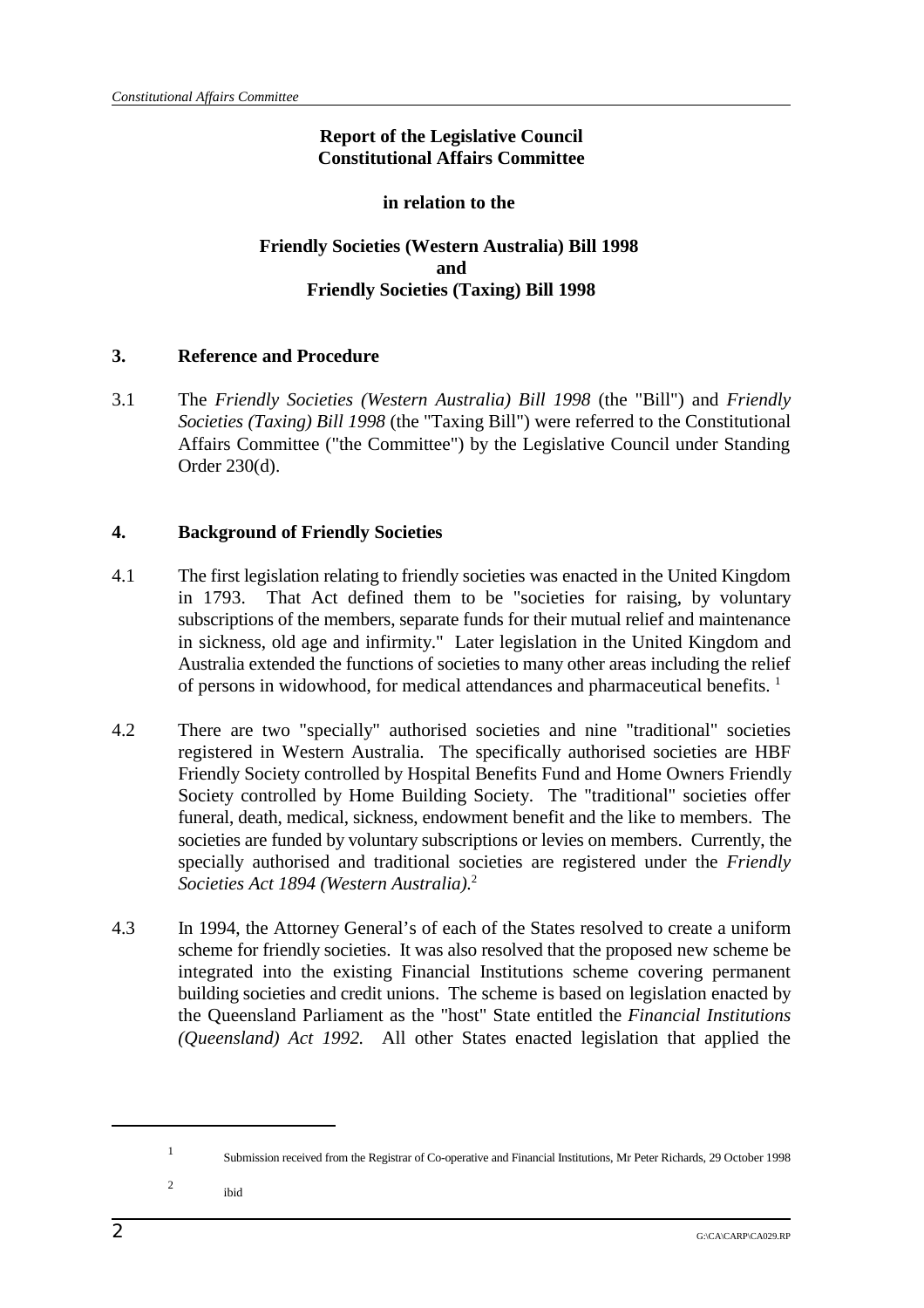Queensland legislation as laws in the States. The relevant legislation in Western Australia is called the *Financial Institutions (Western Australia) Act 1992.*<sup>3</sup>

- 4.4 The prudential standards under which the Financial Institutions industry operates are created and administered by the Australian Financial Institutions Authority ("AFIC"). AFIC is created by the *Australian Financial Institutions Commissions Act 1992.*<sup>4</sup>
- 4.5 Each State and Territory also created a State Supervisory Authority ("SSA") that provides the day-to-day supervision of permanent building societies and credit unions in their jurisdictions. The SSA in Western Australia is the Western Australian Financial Institutions Authority ("WAFIA") created under the *Western Australian Financial Institutions Commission Act 1992*. 5
- 4.6 Both AFIC and WAFIA are controlled by independent boards and are funded by levies on the bodies they administer so that there is no cost to the State. 6
- 4.7 The uniform legislation for friendly societies is hosted by Victoria under the *Friendly Societies (Victoria) Act 1996.* It was decided that Victoria should host the legislation as over 80% of the industry in Australia is controlled in Victoria.

#### **5. Contents and Purpose of the Bill**

- 5.1 The purpose of the Bill is to implement model Friendly Societies legislation. The Bill is part of the legislative process required to include national uniform regulation of friendly societies within the framework of the existing financial institutions scheme which currently regulates permanent building societies and credit unions.
- 5.2 The Bill implements the Friendly Societies (Western Australia) Code (the "Code") as a law of Western Australia.
- 5.3 The Bill contains 24 clauses in 7 Parts
	- Part 1 Preliminary
	- Part 2 Friendly Societies (Western Australia) Code
	- Part 3 Conferral of Functions and Powers
	- Part 4 Friendly Societies (Western Australia) Regulations
	- Part 5 Levies, fees and other amounts
	- Part 6 Miscellaneous
	- Part 7 Consequential amendments
	- $3$  ibid
	- $\frac{4}{100}$  ibid
	-
	- $5$  ibid
	- $\frac{6}{100}$  ibid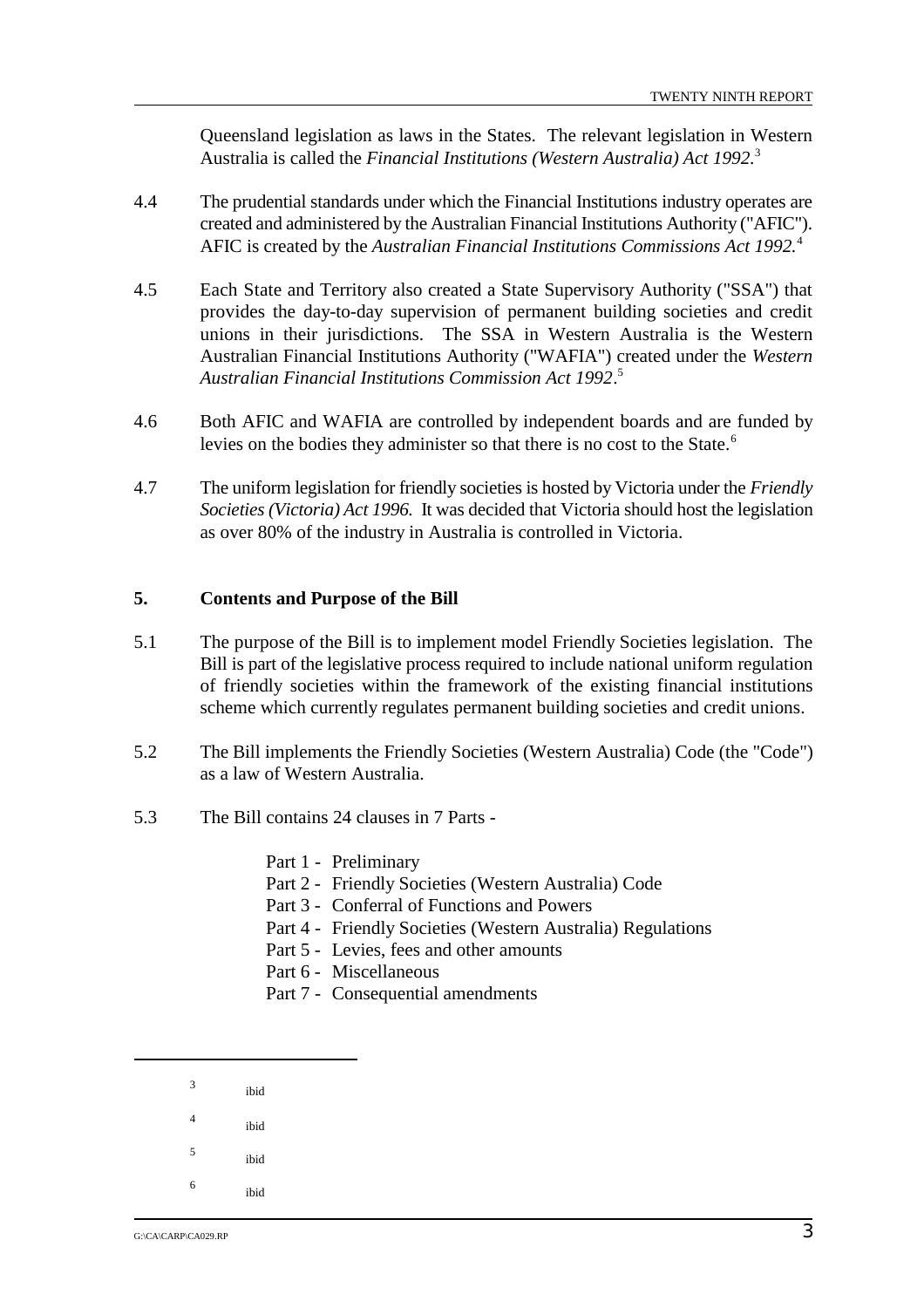- 5.4 The Code is contained in Appendix 1 and contains 345 clauses in 15 Parts
	- Part 1 Preliminary
	- Part 2 Functions and Powers
	- Part 3 Societies
	- Part 4A Benefit Funds
	- Part 4 B Offering and Marketing of Benefits
	- Part 5 Shares and Charges
	- Part 6 Management
	- Part 7 Mergers of Societies and Transfers of Engagements
	- Part 8 Conversions to Companies and Incorporated Associations
	- Part 9 External Administration
	- Part 10 Special Investigations
	- Part 11 Foreign Societies
	- Part 12 Associations
	- Part 13 Review of Decisions
	- Part 14 Miscellaneous
	- Part 15 Transitional
- 5.5 Schedule A contains Miscellaneous Provisions Relating to Interpretation and contains 48 clauses in nine 9 Parts -

| Part 1 |        | Preliminary                               |
|--------|--------|-------------------------------------------|
| Part 2 | $\sim$ | General                                   |
| Part 3 |        | Terms and References                      |
| Part 4 |        | <b>Functions and Powers</b>               |
| Part 5 |        | Distance, Time and Age                    |
| Part 6 |        | <b>Service of Documents</b>               |
| Part 7 |        | Effect of Repeal, Amendment or Expiration |
| Part 8 |        | Offences under Code                       |
| Part 9 |        | <b>Instruments under Code</b>             |
|        |        |                                           |

- 5.6 Certain selected clauses of the Bill and Code are outlined below and the Committee has provided comment and recommendations on each of these clauses. It should be noted that the remainder of the clauses not mentioned are recommended to be passed by the Committee.
- 5.7 The Committee heard evidence from the Secretary of the Victoria Park and Districts United Friendly Societies Council, Ms Mavis Glewis, and the State Secretary of the Western Australian Friendly Societies Association, Ms Margaret Paternoster. Ms Glewis and Ms Paternoster both expressed concern regarding the application of the Bill to small friendly societies in Western Australia. Ms Glewis also expressed additional concern regarding the application of the Bill to non-benefit fund societies. A detailed comment on these concerns is contained at 9.11 and 9.12 of the Report.
- 5.8 The Committee has recommended that all clauses of the Bill should be passed.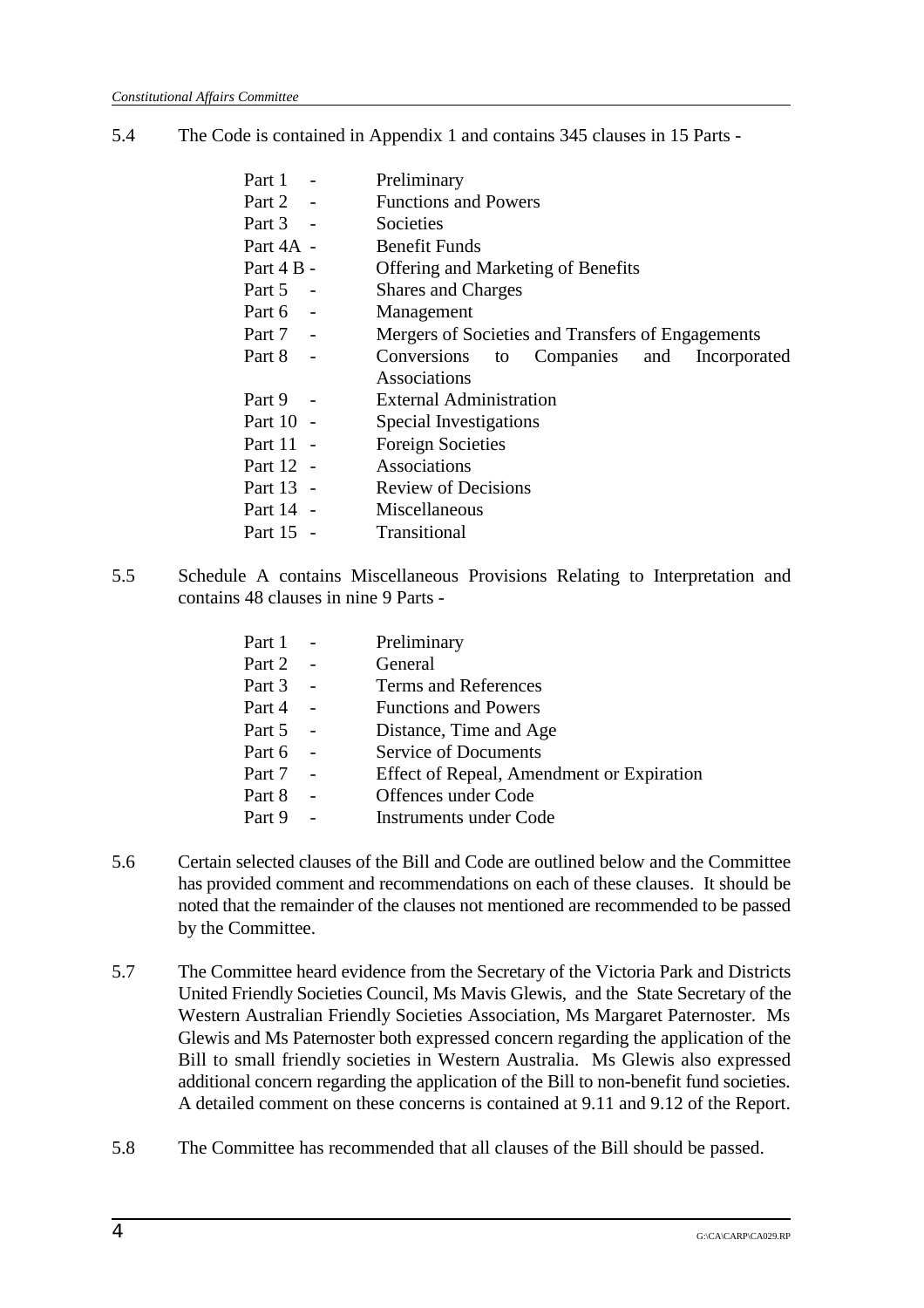#### **6. Contents and purpose of the Taxing Bill**

- 6.1 Section 13 of the Taxing Bill imposes a liability to pay any fees which may be prescribed by regulations made under the Bill, except to the extent that those fees may be taxes. In the case of taxes, section 46(7) of the *Constitution Acts Amendment Act 1899* directs that a Bill imposing taxation shall deal only with the imposition of taxes.
- 6.2 The purpose of the Taxing Bill is to ensure that, to the extent that any fee referred to in section 13 of the Bill may be considered to be a tax, it can properly be imposed. The Taxing Bill has no other purpose and operates entirely as a supplement to the Bill.
- 6.3 The Committee recommends that all clauses of the Taxing Bill should be passed.

#### **7. Committee review of the Bill and Taxing Bill**

- 7.1 As part of the review, the Committee placed an advertisement in the *Western Australian* newspaper inviting submissions on the Bill and Taxing Bill. In response, the Committee received six (6) submissions which were considered as part of the inquiry.
- 7.2 As part of the review, the Committee heard evidence from a number of witnesses concerning the operation of the Bill and Taxing Bill. The witnesses who appeared before the Committee were -
	- & Ms Mavis Glewis, Secretary, Victoria Park and Districts United Friendly Societies Council;
	- & Mr Ron Edwards, President, Victoria Park and Districts United Friendly Societies Council;
	- & Ms Margaret Paternoster, State Secretary, Western Australian Friendly Societies Association;
	- & Mr Neil Ryan, Chief Executive Officer, Western Australia Financial Institutions Authority; and
	- & Mr Peter Richards, Registrar of Cooperative and Financial Institutions, Ministry of Justice.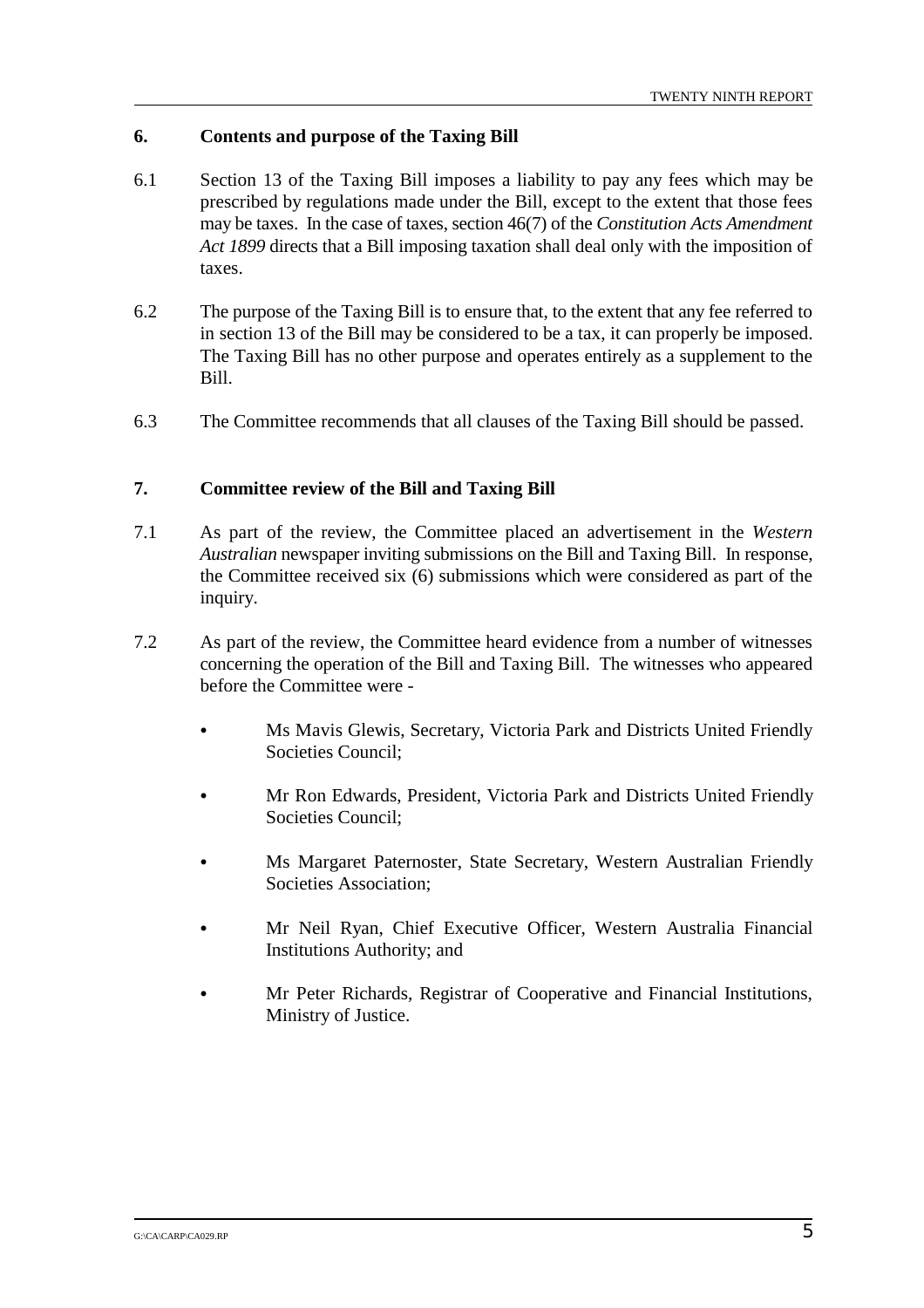### **8. Selected Clauses of the Friendly Societies (Western Australia) Bill 1998**

#### **8.1** *CLAUSE 3 - Definitions*

This clause contains a number of important definitions which include -

- "AFIC" means the Australian Financial Institutions Commission which is the standards setting body under the proposed Act and is established by the *Australian Financial Institutions Commission Act 1992*;
- & "friendly societies legislation of Western Australia" means the proposed Act, the Code made under this Act, regulations made under this proposed Act and legislation creating the existing Financial Institutions legislation in Western Australia; and
- & "Friendly Societies (Western Australia) Code" means the Code set out in the Appendix.

#### **Recommendation 1: the clause be passed**

### **8.2** *CLAUSE 5 - Friendly Societies (Western Australia) Code enacted*

This clause provides that the Code will have effect as a law of Western Australia.

#### **Recommendation 2: the clause be passed**

### **8.3** *CLAUSE 7 - Conferral of functions and powers on AFIC*

This clause provides that the AFIC has the functions and powers conferred or expressed to be conferred on it by or under the friendly societies legislation of Western Australia.

#### **Recommendation 3: the clause be passed**

### **8.4** *CLAUSE 8 - Conferral of functions and powers on Tribunal*

This clauses provides that the Australian Financial Institutions Appeals Tribunal (established under the AFIC legislation) will have the powers and functions conferred by the Code.

### **Recommendation 4: the clause be passed**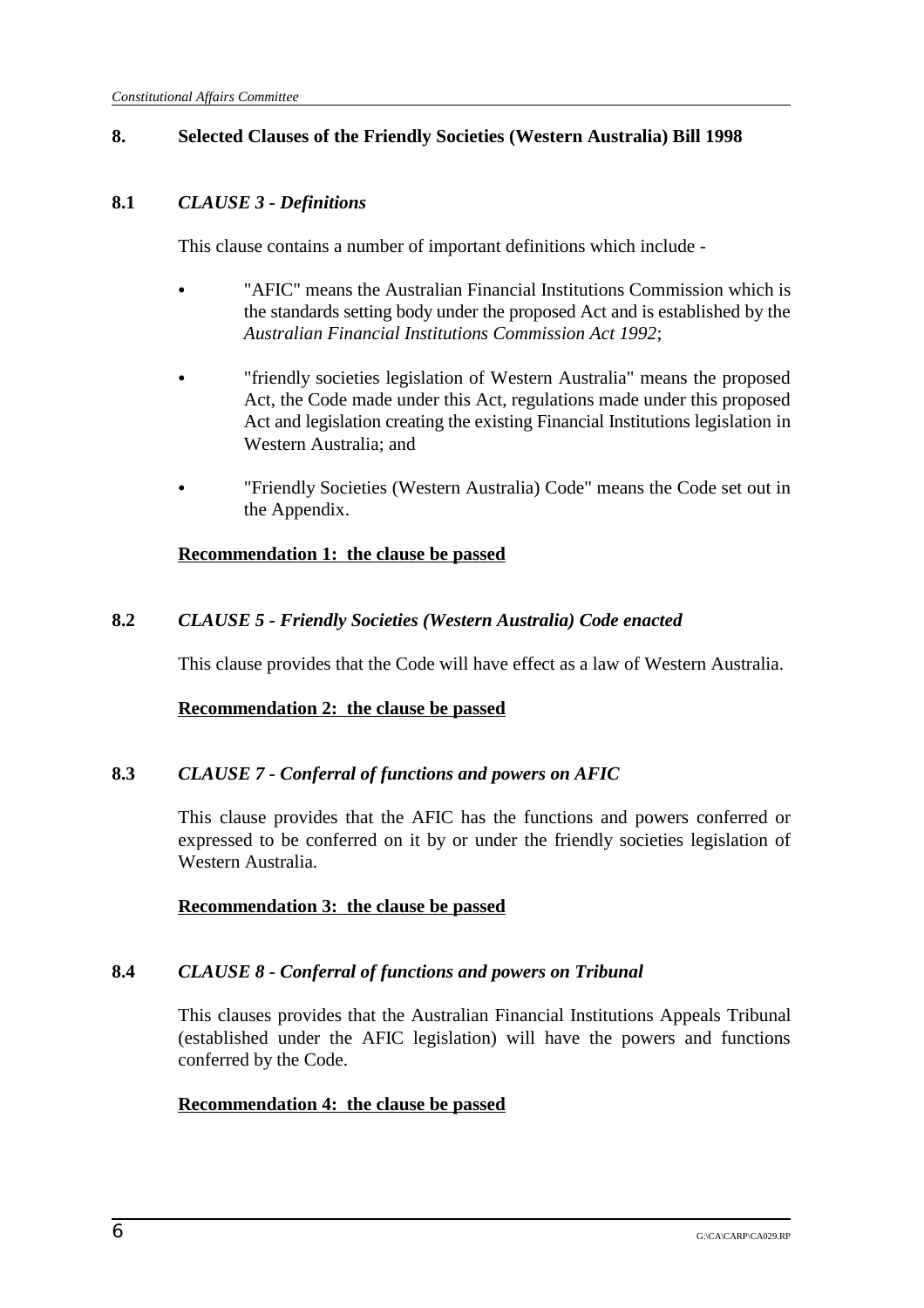#### **8.5** *CLAUSE 9 - State supervisory authority*

This clause establishes the Western Australian Financial Institutions Authority as the State supervisory authority for Western Australia.

#### **Recommendation 5: the clause be passed**

#### **8.6** *CLAUSE 11 - General regulation-making power for the Code*

This clause provides that the Governor may make regulations prescribing all matters that are required or permitted by the Act or the Code to be prescribed or are necessary or convenient for giving effect to the purposes of the Act or the Code.

The clause specifically states that a regulation may only be made on the recommendation of the Ministerial Council for Financial Institutions.

#### **Recommendation 6: the clause be passed**

#### **8.7** *CLAUSE 12 - Savings and transitional regulations for Code*

This clause provides that regulations may be made to save or preserve certain functions under previous legislation regulating friendly societies. Such regulations have effect despite any provision of the Act or Code.

#### **Recommendation 7: the clause be passed**

#### **8.8** *CLAUSE 14 - Levies*

This clause provides that regulation of the industry will be funded by levies on the friendly society industry.

#### **Recommendation 8: the clause be passed**

#### **8.9** *CLAUSE 15 - Fees, fines and penalties*

This clause provides that the fees, fines and penalties imposed by the Bill are payable into the Western Australian Consolidated Fund.

#### **Recommendation 9: the clause be passed**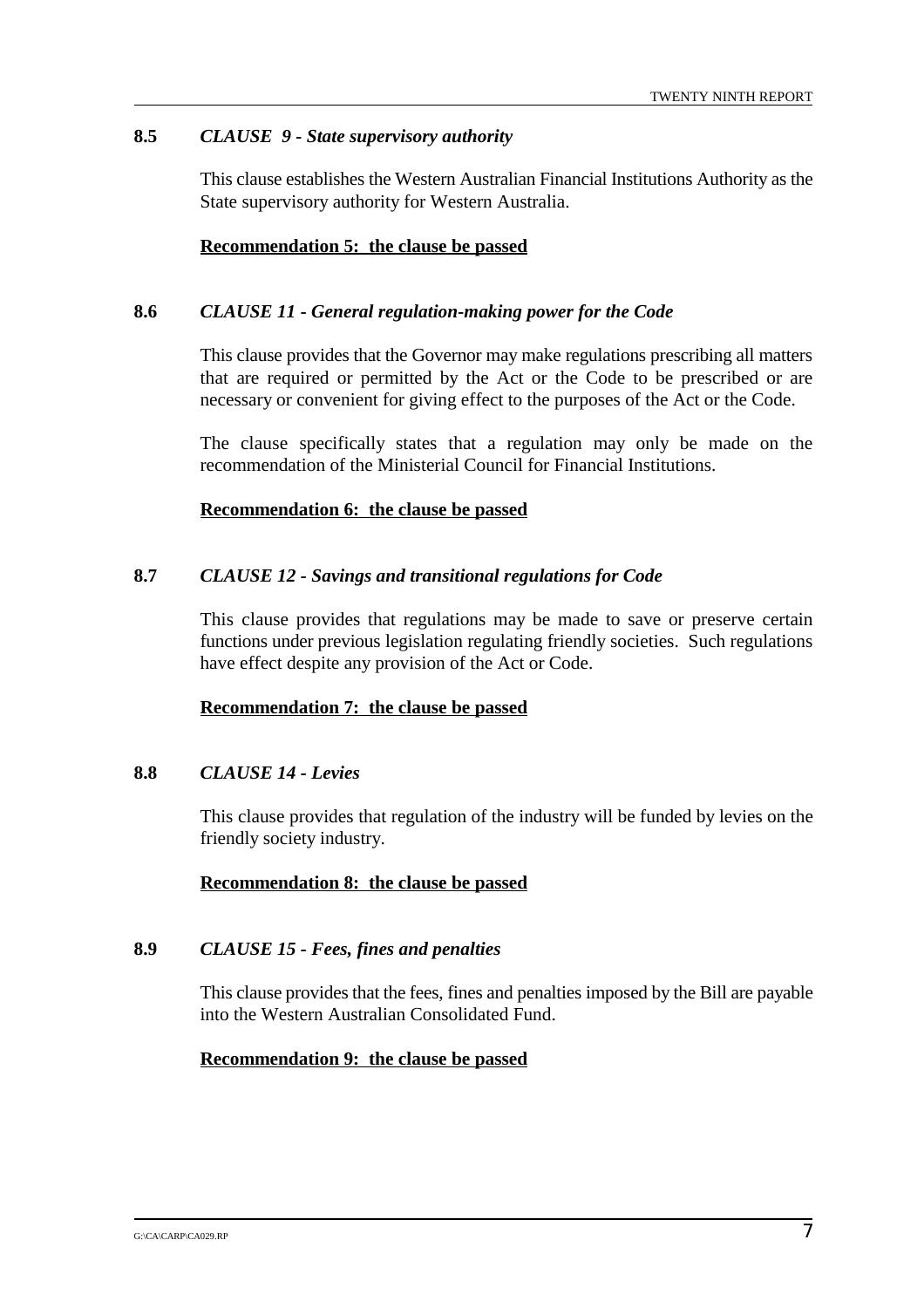### **8.10** *CLAUSE 16 - Crimes*

This clause provides that an offence that is punishable by imprisonment, under the Code, for a period exceeding 2 years is a crime.

### **Recommendation 10: the clause be passed**

### **8.11** *CLAUSE 17 - Repeal of Friendly Societies Act 1894*

This clause repeals the *Friendly Societies Act 1894.*

**Recommendation 11: the clause be passed**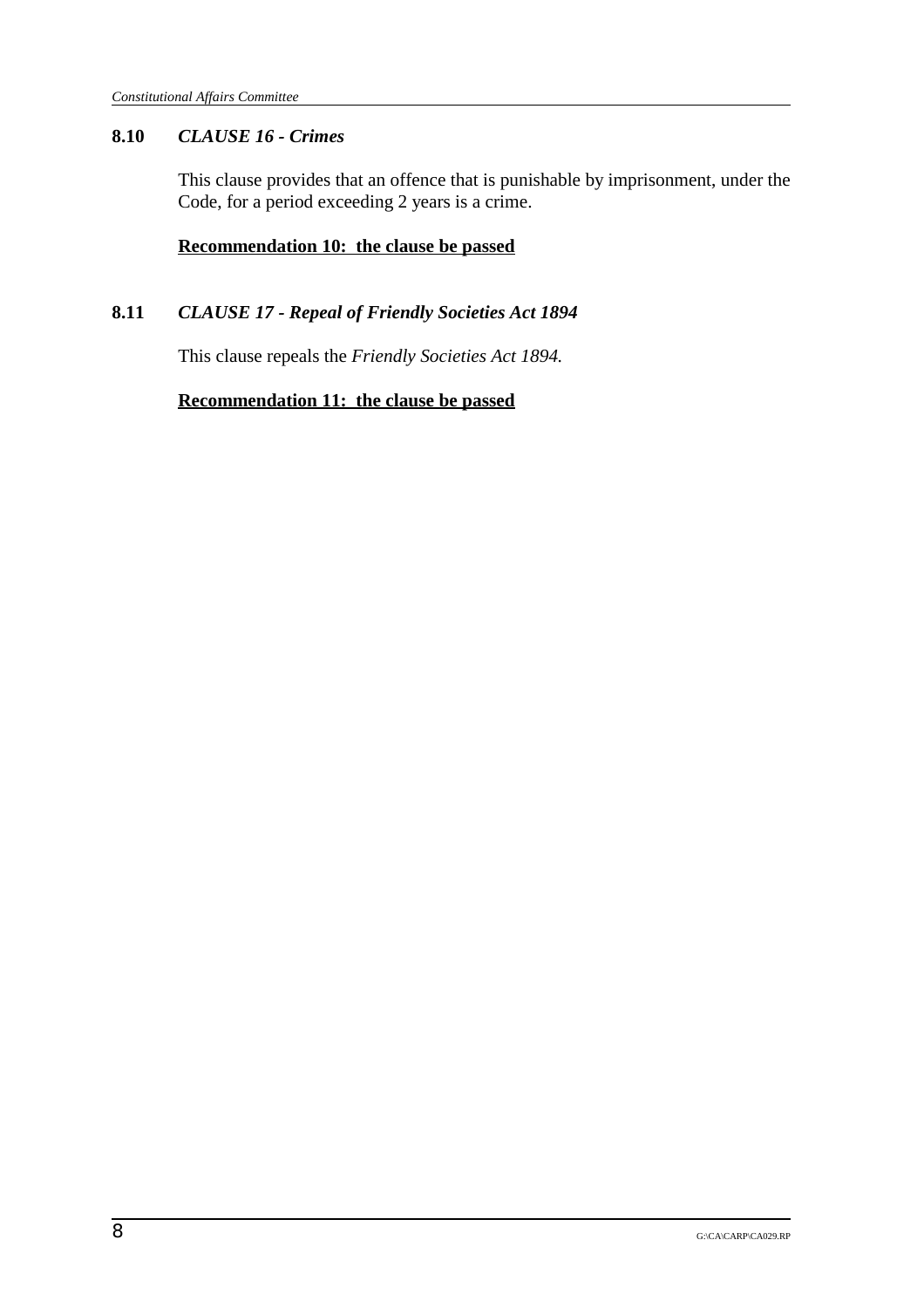### *9. Appendix - Friendly Societies (Western Australia) Code*

#### **9.1** *CLAUSE 3 - Definitions*

This clause contains numerous definitions concerning interpretation of the Code. The majority of the definitions and interpretations are similar to those in the Corporations Law and the Financial Institutions legislation.

#### **Recommendation 12: the clause be passed**

#### **9.2** *CLAUSE 17 - Extraterritorial operation of legislation*

This clause provides that the friendly societies legislation applies throughout Australia and both within and outside Australia.

#### **Recommendation 13: the clause be passed**

#### **9.3** *CLAUSE 20 - Corporations Law adopted under a regulation*

This clause provides that a regulation may adopt, with or without modification, a provision of the Corporations Law for application to societies or the securities of societies. However, a regulation may not adopt a provision of the Corporations Law to the extent that the provision as adopted would be inconsistent with a provision of the friendly societies legislation.

#### **Recommendation 14: the clause be passed**

#### **9.4** *CLAUSE 22 - Functions of SSA*

This clause outlines the functions of the SSA (State Supervisory Authority). The SSA for Western Australia is the Western Australian Financial Institutions Authority.

The functions of the SSA under the Code include to -

- & register, supervise and regulate societies;
- supervise and enforce compliance by societies with this Code and with standards;
- & protect the interests of members of societies;
- & undertake the administration and enforcement of the financial institutions scheme so far as it relates to societies; and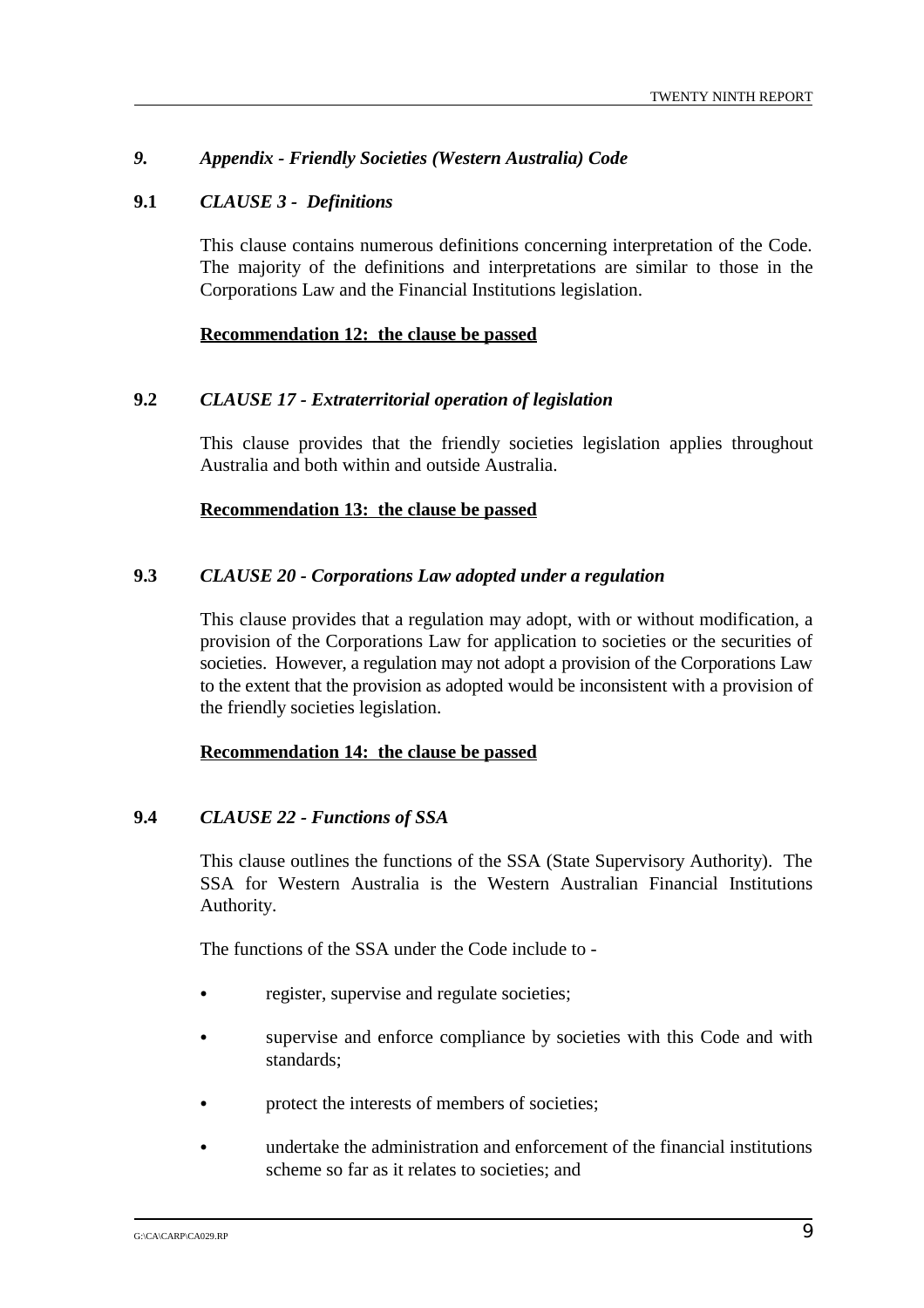advise, and make recommendations to AFIC.

### **Recommendation 15: the clause be passed**

### **9.5** *CLAUSE 26 - SSA to keep Minister informed*

This clause provides that the SSA must keep the Minister informed of -

- (a) the operations of the SSA in relation to this Code; and
- (b) the operations, administration and enforcement of this Code.

Furthermore, the SSA must give the Minister such reports and information in relation to those matters as the Minister requires.

#### **Recommendation 16: the clause be passed**

#### **9.6** *CLAUSE 56 - Primary objects*

This clause lists the primary objects in relation to a society which are to provide health and welfare benefits and services and facilities to members including hospital, medical, dental, pharmaceutical and other benefits. Societies may also provide death, sickness and accident benefits and services relating to the eduction of members or their dependants.

#### **Recommendation 17: the clause be passed**

### **9.7** *CLAUSE 59 - Formation of societies*

This clause deals with formation of societies and provides that a society is formed by 25 or more persons at a meeting for the purposes of forming a society. A written statement setting out the proposed primary objects and the reasons for the formation must be presented at the meeting. At that time, the persons may also approve the rules, apply for shares and appoint directors.

#### **Recommendation 18: the clause be passed**

### **9.8** *CLAUSE 60 - Registration*

This clause outlines the procedure for an application for registration as a society. Essentially, the SSA may register the application if it is in accordance with the Code.

### **Recommendation 19: the clause be passed**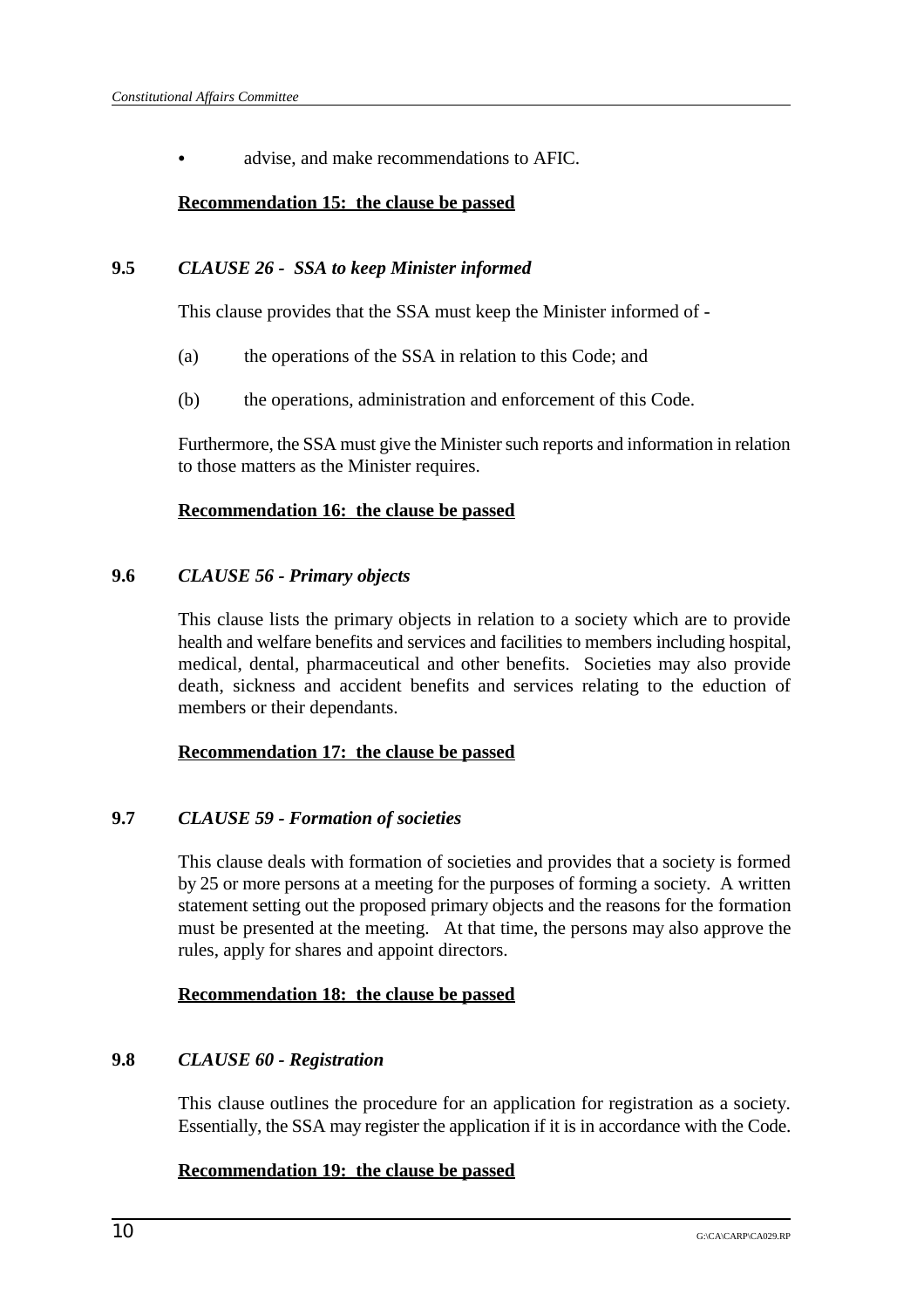#### **9.9** *CLAUSE 71 - Society and members to be bound by rules*

The society and members are bound by the rules as if there was a contract. If there is a conflict between a rule and the law, the law prevails and to that extent the rule is invalid.

#### **Recommendation 20: the clause be passed**

#### **9.10** *CLAUSE 97 - Establishment of a benefit fund*

This clause provides that a society may, under its rules, establish a benefit fund in accordance with the Code and the standards.

#### **Recommendation 21: the clause be passed**

#### **9.11** *CLAUSE 135 - Disclosure document to be lodged*

This clause provides that a person cannot contribute to a benefit fund unless a disclosure document has been lodged with the SSA in the preceeding 12 months. The disclosure document must be lodged with the SSA if the society wishes to invite contributions to a benefit fund.

**Comment:** In evidence to the Committee, Ms Mavis Glewis, Secretary of the Victoria Park and Districts United Friendly Societies Council, expressed concern regarding the application of the Bill to non-benefit fund societies. Ms Glewis explained that the Victoria Park and Districts United Friendly Society (the "society") operated as a special purpose society, namely a pharmacy. The society simply offers members discounts on goods sold at the pharmacy and does not offer any benefit funds. In this regard, Ms Glewis believed that the requirements placed on the society should differ to those societies which operate benefit funds.

In response to a request by the Committee, the Western Australian Financial Institutions Authority ("WAFIA") advised that the Victoria Park and Districts United Friendly Society is not regarded as a benefit fund society as it only offers a dispensary service. As a nonbenefit society, the operation requirements placed on the society are different from those relating to a benefit society. In particular, a non-benefit society is simply required to complete an annual return rather than a disclosure document as required by benefit societies.

cont...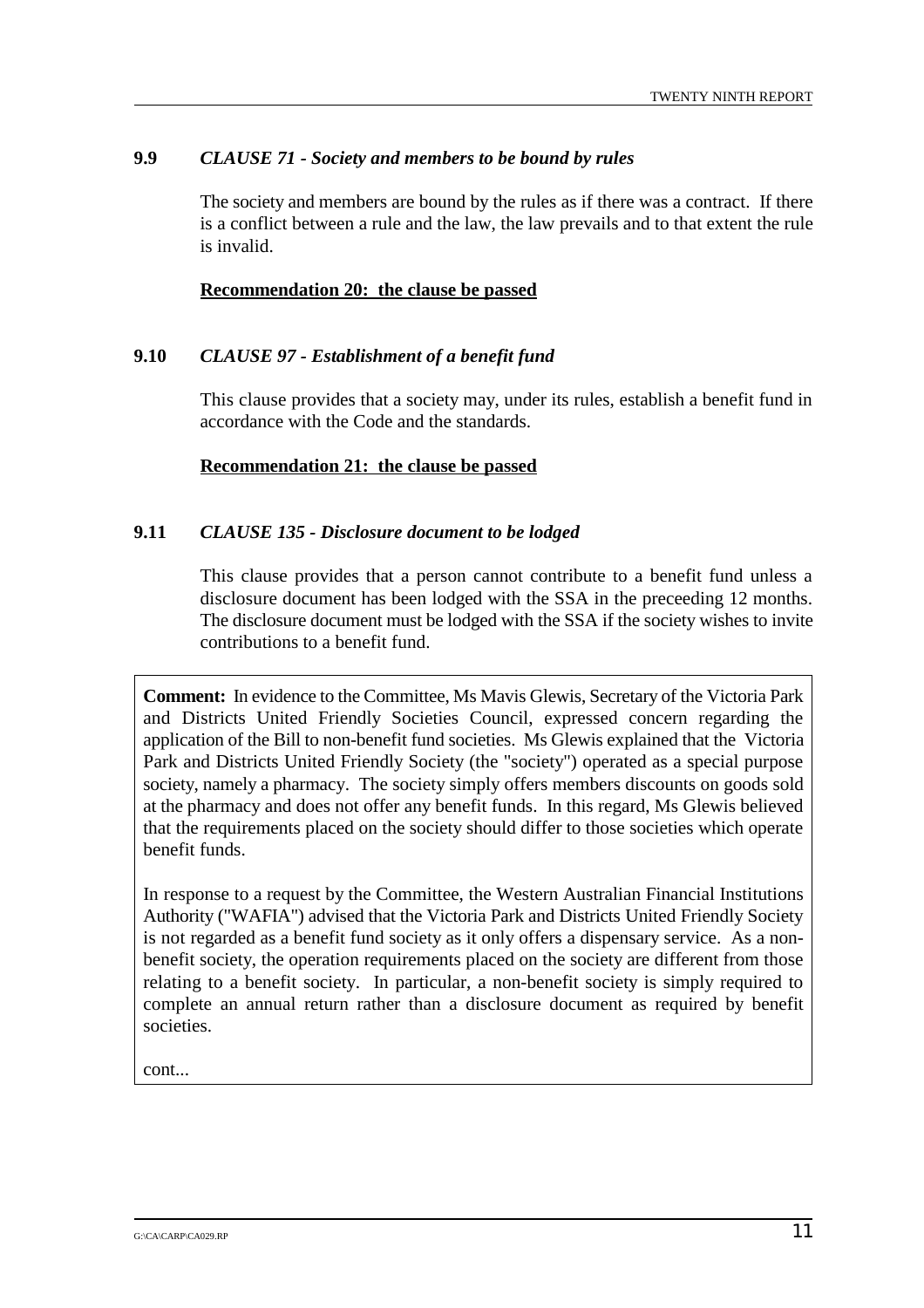WAFIA also advised that a friendly society operating a pharmacy is liable for fees to the Australian Financial Institutions Commission ("AFIC") and the State Supervisory Authority. The level of AFIC fees which would have been applied to the Victoria Park and Districts United Friendly Society for 1998/99 was \$39.00. The State Supervisory Authority has not determined a fees structure, however, it would not be significant.

On the information provided, the Committee is satisfied that a non-benefit society is not subject to the same requirements under the Bill as a benefit society. Therefore, it is clear that the Victoria Park and Districts United Friendly Society would not be required to lodge disclosure documents but rather to continue its current practice of submitting annual returns. Furthermore, the Committee considers that the fees required to be paid by nonbenefit societies would not place an unreasonable financial burden on the societies. In these circumstances, the Committee is satisfied that the concerns expressed by the Victoria Park and Districts United Friendly Society have been adequately addressed.

**Recommendation 22: the clause be passed**

## **9.12** *CLAUSE 137 - Form of disclosure document and date of issue*

This clause sets out the required format for a disclosure document. In particular, clause 137(f) provides that the disclosure document "must comply with any requirements of the standards applicable to disclosure documents". The standards applicable to disclosure documents are contained in the Prudential Standards for Friendly Societies.

**Comment:** The Committee heard evidence from Ms Margaret Paternoster, State Secretary, Western Australian Friendly Societies Association, concerning the operation of the Bill.

Ms Paternoster expressed concern that the requirements for disclosure, as outlined in clause 137, would place a considerable burden on the smaller friendly societies in the State of Western Australia. In particular, Ms Paternoster said that the cost of producing disclosure documents may "outweigh" the return the smaller societies obtained from the policies. In this regard, Ms Paternoster requested that special consideration be given to smaller societies to enable them to continue to operate in State of Western Australia.

In evidence to the Committee, Mr Neil Ryan, Chief Executive Officer of the Western Australian Financial Institutions Authority, said that he did not believe that the disclosure requirements would place an unreasonable financial burden on the smaller societies. According to Mr Ryan, a disclosure document could be drafted on a word processor and submitted on "A4 paper".

cont...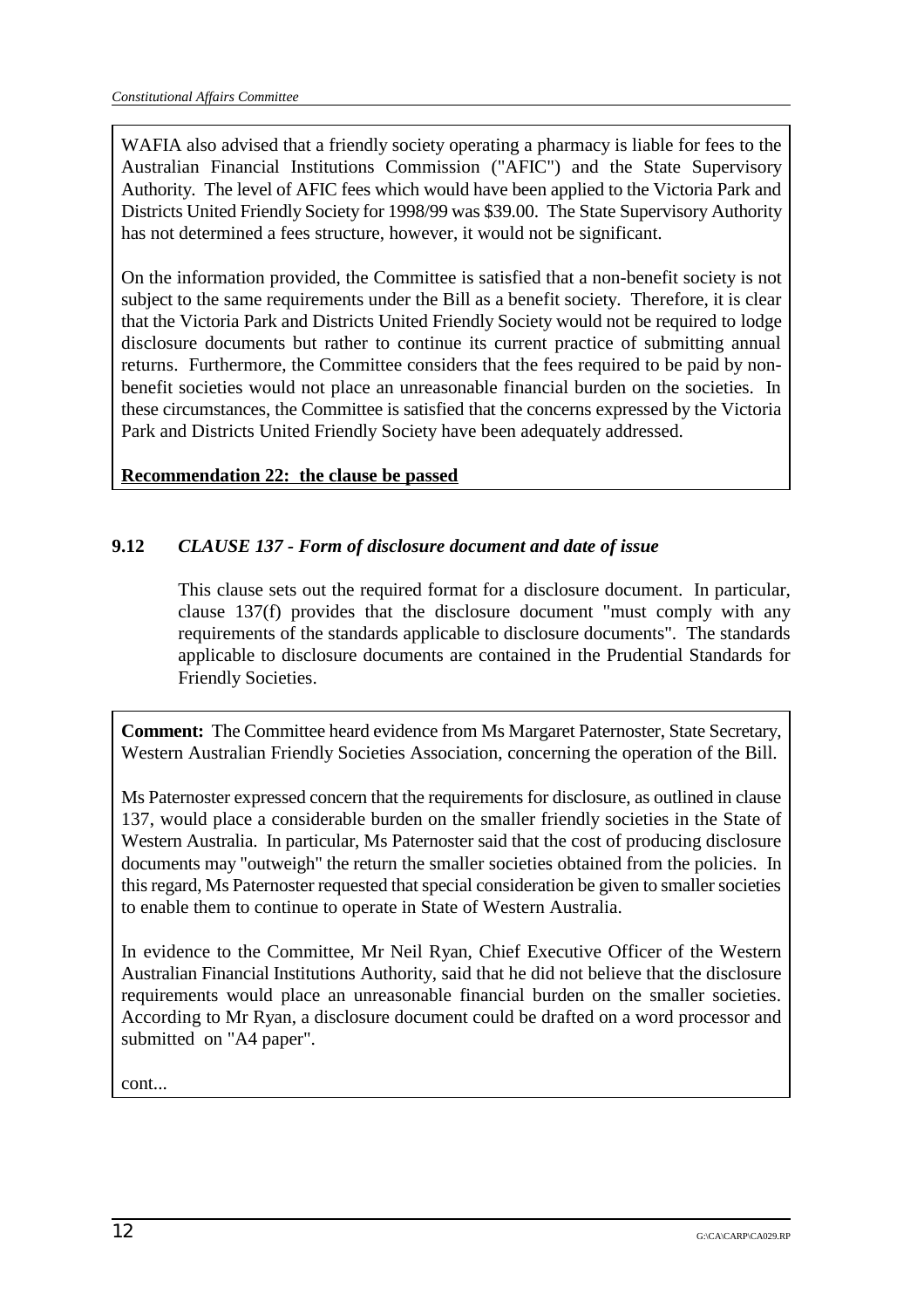In the light of these concerns, the Committee requested that the Western Australian Financial Institutions Authority ("WAFIA") conduct further enquiries into the possibility of adopting a standard disclosure document that could be made available to the smaller friendly societies. The Committee believed that such a document could save the societies the expense associated with the creation of a disclosure document, or the variation of an existing product, for each new investment product being offered by the society.

The enquiries conducted by the WAFIA revealed that small friendly societies in another Sate had sought to have a standard disclosure document prepared. However, it was concluded that it was too difficult to draft a standard disclosure document due to the varying terms and conditions relating to the products marketed by societies.

In these circumstances, WAFIA decided against implementing a standard disclosure document due to the variance of conditions and the potential risk of not including all relevant conditions in the document. In this regard, WAFIA considered that the onus is on the society, offering the product, to ensure that the disclosed information meets all the criteria required by the Friendly Societies Code. WAFIA also commented that, following proclamation of the Bill, they anticipated that there would be a transitional period of six (6) months for societies to develop and obtain approval for disclosure documents.

WAFIA re-iterated that the purpose of the disclosure document is to protect members of the public who may be contemplating investing in a product sold by the society. Therefore, it is important that the disclosure document contains sufficient information to enable the prospective investor to make an informed decision.

The Committee appreciates the concerns expressed by Ms Paternoster concerning the possibility of the disclosure documents placing an unreasonable financial burden on the smaller friendly societies. However, the Committee accepts that the disclosure requirements are important in offering protection to members of the public when making a financial investment. The Committee also accepts the difficulties in drafting a standard disclosure document for smaller societies as a result of the varying conditions and terms on products offered by the societies.

The Committee notes, however, the comment made by Mr Ryan regarding the presentation of the disclosure document using a word processor and presented on "A4" paper. The Committee believes that compliance with the disclosure requirements in this manner would alleviate some concern expressed by smaller societies regarding the financial problems with presenting disclosure documents.

It was noted that Mr Ryan commented that, in July 1998, the Commonwealth will, in all probability, legislate to control friendly societies throughout Australia. The Committee therefore queries the need to undertake the current major review of the *Friendly Societies (Western Australia) Bill 1998 and Friendly Societies (Taxing) Bill 1998.*

**Recommendation 23: the clause by passed**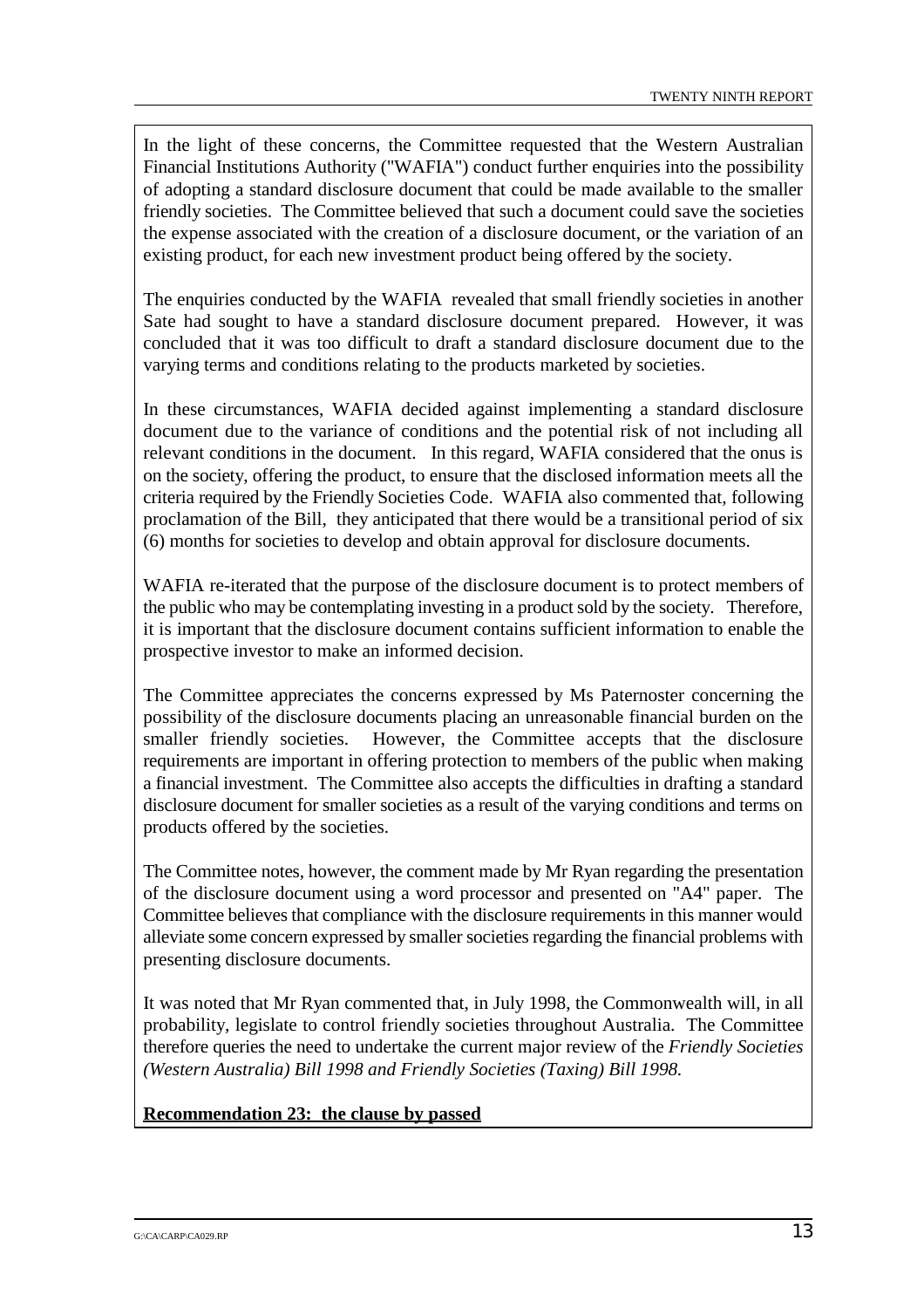## *9.13 CLAUSE 219 - Share capital*

This clause provides that a society may issue permanent shares or redeemable preference shares in accordance with Part 5.

## **Recommendation 24: the clause be passed**

**Hon Ray Halligan MLC**

**Date:**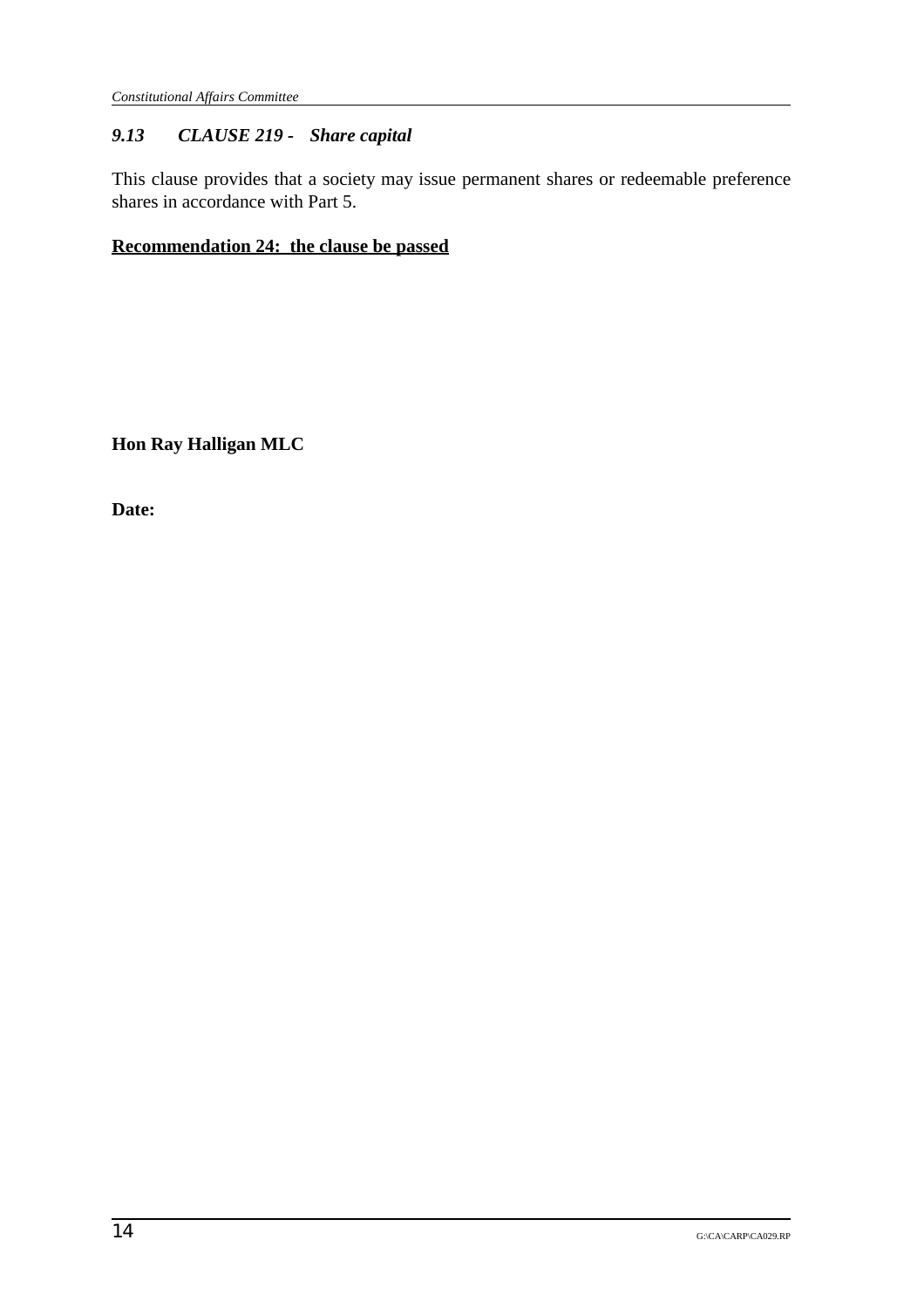## *FRIENDLY SOCIETIES (WESTERN AUSTRALIA) BILL 1998*

## **AND**

## *FRIENDLY SOCIETIES (TAXING) BILL 1998*

**MINORITY REPORT**